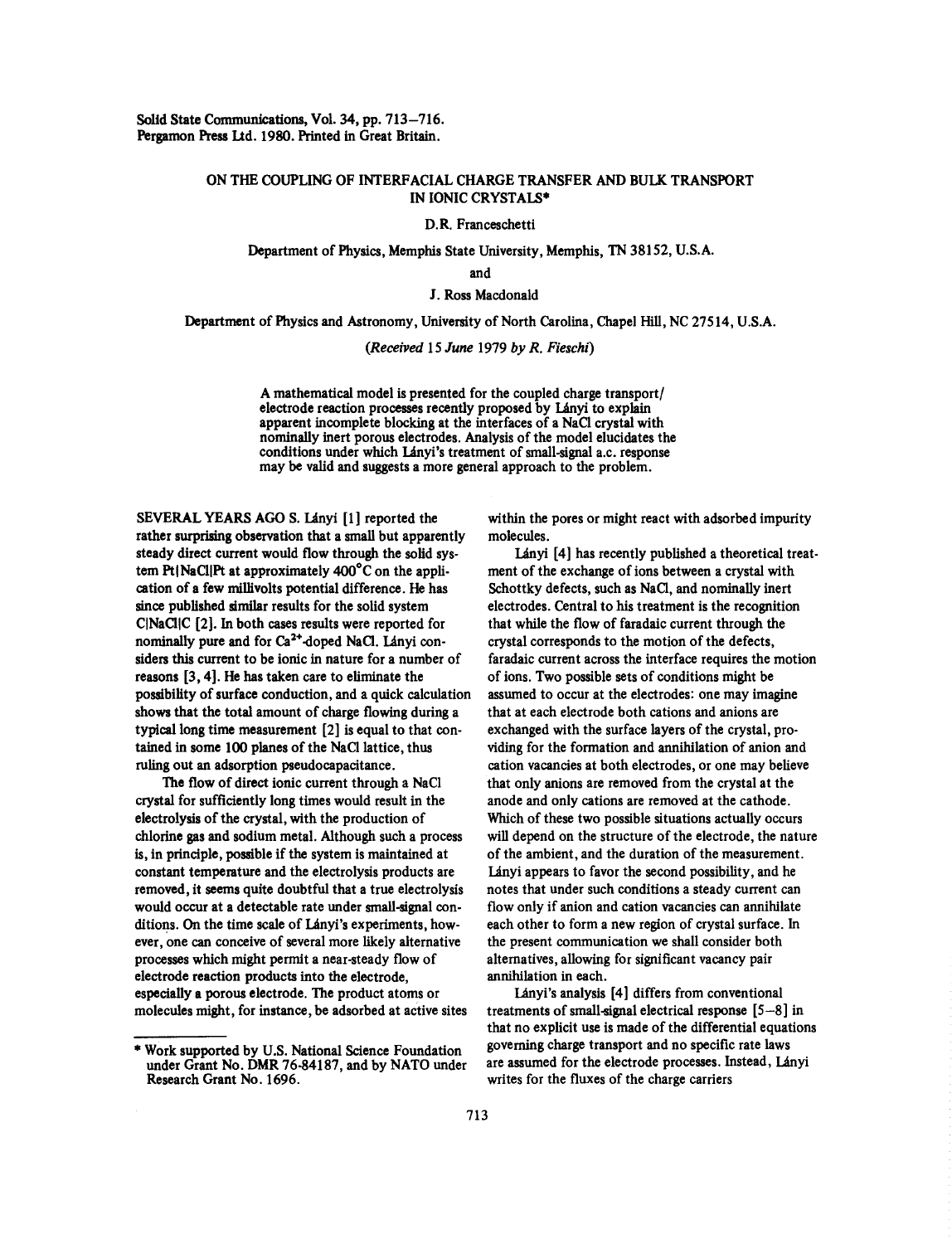714 CHARGE TRANSFER AND BULK TANSPORT IN IONIC CRYSTALS Vol. 34, No.8

$$
J_i = \frac{\epsilon_i I}{e} \tag{1}
$$

is the corresponding transference number, and  $I$  is the the excess concentrations  $\Delta c_i$ .<br>
total current. Further, Lányi writes for the excess con-<br>
The expressions obtained. total current. Further, Lanyi writes for the excess con-<br>centrations  $\Delta c_{iL}$  at the left-hand electrode and  $\Delta c_{iR}$  at and are presented in the appendix. We note that in centrations  $\Delta c_{iL}$  at the left-hand electrode and  $\Delta c_{iR}$  at and are presented in the appendix. We note that in the right-hand electrode,

$$
\Delta c_{iL} = -\Delta c_{iR}.\tag{2}
$$

of the (vacancy) charge carriers,  $c_{ie}$  its equilibrium value, is not always justified, even under steady-state and  $c_{iL}$  and  $c_{iR}$ , the values of the concentration at the conditions. We are however, able to obtain t and  $c_{iL}$  and  $c_{iR}$ , the values of the concentration at the conditions. We are however, able to obtain the behavior left and right hand electrodes, respectively. Thus left and right hand electrodes, respectively. Thus assumed by Lányi and described in equations (1) and  $\Delta c_{iL} = c_{iL} - c_{ie}$  and  $\Delta c_{iR} = c_{iR} - c_{ie}$ .) Lányi's essen (2) of this communication in certain limiting symmet  $\Delta c_{iL} = c_{iL} - c_{ie}$  and  $\Delta c_{iR} = c_{iR} - c_{ie}$ . Lanyi's essen-<br>tial conclusion is that the dimensionless ratios and sense For the symmetrical divertion it is found that

$$
\rho_{iL} = -J_i/D_i \Delta c_{iL}, \qquad (3)
$$

$$
\rho_{iR} = J_i/D_i \Delta c_{iR},\tag{4}
$$

$$
\rho_{1L} = \rho_{2L} = \rho_{1R} = \rho_{2R}, \qquad (5)
$$

employed in most small-signal a.c. response theories are reaction that quasi-equilibrium conditions are main-<br>defined by relations of the forms (3) and (4) [9], Lányi<br>tained at the electrodes. Under these possible but by defined by relations of the forms (3) and (4) [9], Lanyi tained at the electrodes. Under these possible but by no<br>then states that these theories, which were originally means universal conditions the Lényi treatment annou then states that these theories, which were originally means universal conditions the Lányi treatment appears<br>derived for systems without pairwise charge carrier<br>instituted at zero frequency and probably over a finite derived for systems without pairwise charge carrier justified at zero frequency and probably over a finite<br>annihilation at the electrode/crystal interface, are<br> $\frac{1}{2}$  frequency range. A more general treatment, however annihilation at the electrode/crystal interface, are frequency range. A more general treatment, however, applicable to his system, with equation (5) holding for  $\frac{1}{2}$  more general treatment of the electrode system, wit applicable to his system, with equation (5) holding for would take into account the dynamics of the electrode both a.c. and d.c. conditions.

In order to clarify the physical content of Lanyi's annihilation at the interface. In the remainder of this treatment, we have examined in detail the steady-state treatment, we have examined in detail the steady-state<br>small-signal behavior of an electrode/material/electrode<br>more general annuasch and explicitly consider not system in which the fluxes of the positive and negative the steady state, but general small-signal a.c. conditions.<br>Cor definitions we consider the sight hand elected charge carriers are governed by the Nernst—Planck For definiteness we consider the right-hand electorde.<br>For definiteness we consider the right-hand electorde.

$$
J_i = (-1)^i \mu_i c_i E - D_i(\mathrm{d}c_i/\mathrm{d}x), \qquad (6)
$$

$$
J_{iL} = -k_{iL}(c_{iL} - c_{ie}) - k_r(c_{iL}c_{2L} - c_{ie}c_{2e})
$$
 (7) the crystal surface may then be taken as  
and  

$$
J_{1i} = k_{i\text{obs}} - k_{i\text{th}}b_{iR}
$$

$$
J_{iR} = k_{iR}(c_{iR} - c_{ie}) + k_r(c_{1R}c_{2R} - c_{1e}c_{2e}).
$$
 (8)

Here  $k_{IL}$  and  $k_{IR}$  are reaction rate constants for the these quantities plus the recombination flux exchange of cations and anions between the crystal surface and the electrode and  $k_r$  is a rate constant for the annihilation of anion and cation vacancies at the inter-

 $=$   $\frac{\epsilon_i I}{(1)}$  be valid throughout our treatment. We have considered  $(k_{iL} = k_{iR} \equiv k_i)$  and the asymmetric case proposed by where *i* = 1 for positive charge carriers (anion vacancies),  $\frac{V}{L}$  ( $k_1L$ ,  $k_2R$  > 0,  $k_2L = k_1R = 0$ ), and for each case *i* = 2 for negative charge carriers (cation vacancies),  $\epsilon_i$ obtained closed form expressions for the fluxes  $J_i$  and

general the results for the symmetric case are consistent  $\Delta c_{iL} = -\Delta c_{iR}$ . (2) with equation (2) but not with equation (1), while in the asymmetric case neither equation (1) nor equation (For conciseness we will let  $c_i$  denote the concentration (2) is valid in general. Therefore the treatment of Lányi of the (vacancy) charge carriers,  $c_{ie}$  its equilibrium value, is not always justified, even under stea cal cases. For the symmetrical situation it is found that  $\lim_{P \to \infty} \frac{P}{P}$  and  $k_2$ , and *L*, the distance between the electrodes, is and greater than both  $D_1k_2$  and  $D_2k_1$ , the assumptions  $\mu_{IR} = J_l/D_l \Delta t_{IR}$ ,<br>is found that when  $k_r c_{le} L > D_2$  and  $k_r c_{2e} L > D_1$ ,<br>where *D*, is the diffusion coefficient of the *i*th species where  $D_i$  is the diffusion coefficient of the *i*th species, equation (1) is valid, but even in this limit equation (2) obey the relationship  $\frac{1}{2}$  is valid, but even in this limit equation (2) is not justified. In physical terms the conditions which  $P1L = P2L = P1R = P2R$ ,  $P2L = P1R = (3)$  and  $P3$  and  $P4D$  and  $P5D$  and  $P6D$  and  $P5D$  and  $P6D$  and  $P6D$  and  $P6D$  and  $P7D$  and  $P8D$  and  $P8D$  and  $P8D$  and  $P8D$  and  $P9D$  and  $P9D$  and  $P9D$  and  $P9D$  and  $P9D$  and  $P9D$  $(1)$  and  $(2)$  specify that vacancy pair annihilation occurs in the steady state. Since the boundary parameters sufficiently rapidly compared to transport or electrode<br>employed in most small-signal a.c. response theories are<br> $\frac{1}{2}$  reaction that quasi-could brightning conditions  $\frac{b_1}{b_2}$  a.c. and d.c. conditions.<br>In order to clarify the physical content of Lanyi's consibilation at the interface. In the remainder of this small-signal behavior of an electrode/material/electrode more general approach, and explicitly consider not only<br>system in which the fluxes of the positive and negative the eterdy state but canoral small signal a condition

Let  $b_{1R}$  denote the concentration of anions in the sur*n* face plane of the crystal,  $b_{2R}$  the concentration of cations, and let  $b_{1E}$  denote the corresponding concenand for which the electrode reaction kinetics are<br> $\frac{1}{2}$  frations of electrode reaction products in the surface of<br>soverned by the simple but plausible relations<br>the electrode. The fluxes of priors and ortions out of the electrode. The fluxes of anions and cations out of

and 
$$
J_{bi} = k_{if}b_{iR} - k_{ib}b_{iE}.
$$
 (9)

 $V_R = \kappa_R (c_R - c_{\ell}) + \kappa_r (c_R - c_{\ell}^2)$ . (8) The fluxes of anion and cation vacancies from the bulk<br>towards the crystal surface are given by the negative of

$$
J_r = k_r (c_{1R} c_{2R} - c_{1e} c_{2e}). \tag{10}
$$

annihilation of anion and cation vacancies at the inter-<br>face. We assume the Einstein relation,  $D_i = (\mu_i kT/e)$ , to and one may thus set  $\Delta c_{i\alpha} = -\Delta b_{i\alpha}$ . (Some and one may thus set  $\Delta c_{iR} = - \Delta b_{iR}$ . (Some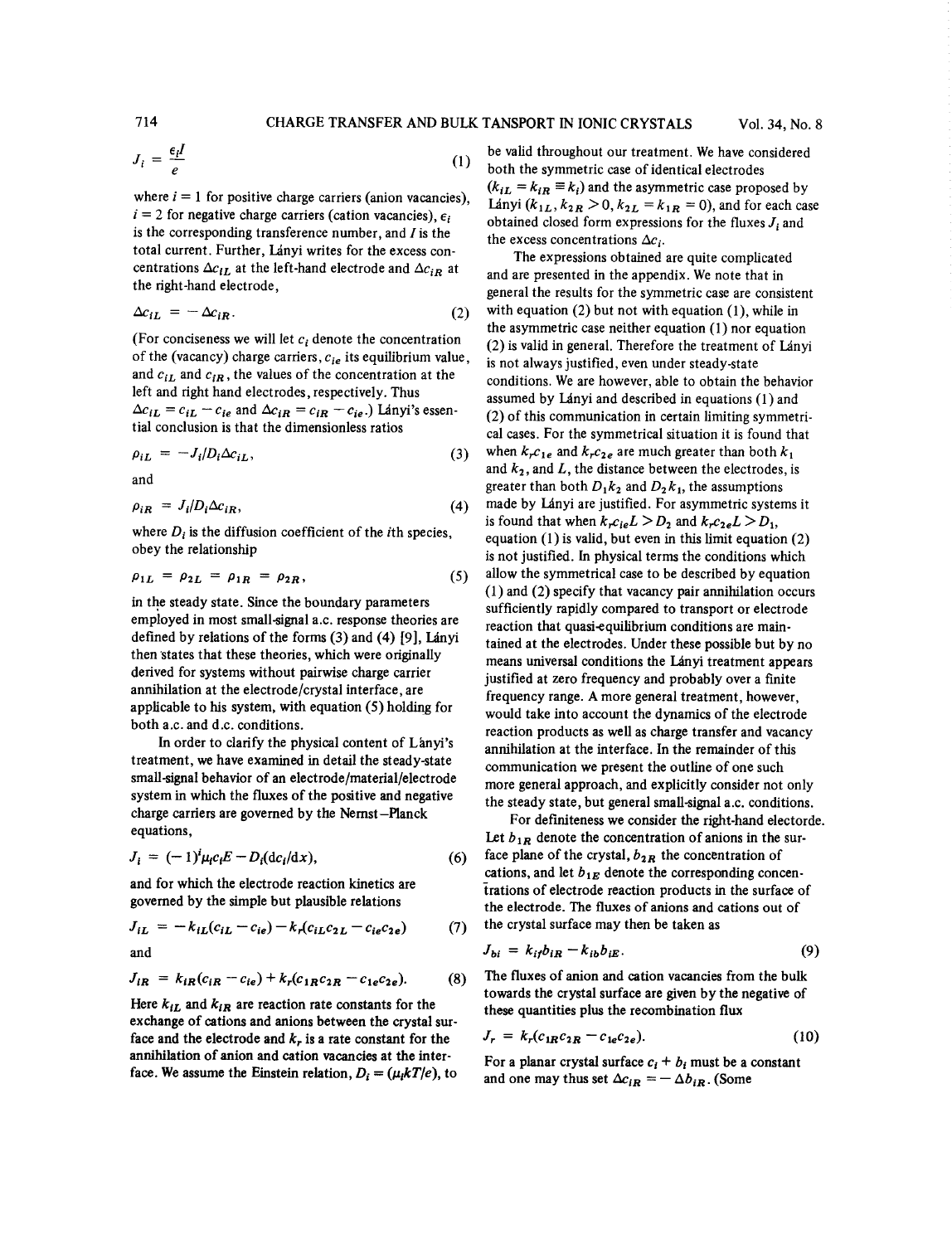more realistic treatment.) The fluxes,  $J_{iR}$ , of the charge carrying vacancies at the crystal surface may then be taken as

$$
J_{iR} = k_{if}\Delta c_{iR} + k_{ib}\Delta b_{iR} + k_r(c_{2e}\Delta c_{iR} + c_{ie}\Delta c_{2R}),
$$
\n(11)

and this relation may be employed as a boundary con-<br>dition for the small-signal equations of charge transport<br>It is of interest to ask whether the experimental [compare equation  $(4)$ ].

fuse independently into the electrode, one may eliminate products into the electrode. In the absence of vacancy  $\Delta b_{iE}$  from the equations by solving the diffusion pair annihilation and for  $c_{2e} \ge c_{1e}$ , the interfacial equations for the electrode reaction products subject to the boundary conditions (11) to obtain a relationship between  $\Delta b_{iE}$  and  $\Delta c_{iR}$  [10]. In the simplest case, that of electrodes of semi-infinite length, one then obtains quency variable, we find that the current transient

$$
J_{iR} = k_{l1} \Delta c_{1R} + k_{i2} \Delta c_{2R}, \qquad (12)
$$

$$
k_{11} = \frac{k_{1f}\sqrt{i\omega D_{1e}}}{k_{1b} + \sqrt{i\omega D_{1e}}} + k_{r}c_{2e},
$$
\n(13) 
$$
\frac{2kT}{k_{1b} + \sqrt{i\omega D_{1e}}} + k_{1c}c_{2e},
$$
\n(14)

$$
k_{22} = \frac{k_{2f}\sqrt{i\omega D_{2e}}}{k_{2b} + \sqrt{i\omega D_{2e}}} + k_{r}c_{1e},\tag{14}
$$

$$
k_{12} = k_r c_{1e}, \qquad (15)
$$

$$
k_{21} = k_r c_{2e}, \t\t(16)
$$

where  $D_{1e}$  and  $D_{2e}$  are diffusion constants for the atoms  $P_{2e}/P_{2e}/P_{2e}/P_{1e}$  in 3600 sec/hr) within the electrode. From these equations it can be seen that as  $\langle N \rangle \to 0$  the fluxes are given by from Lagrange and Lagrange estimate of  $k_{2f} \approx 10^{-6}$  cm sec<sup>-1</sup> can be obtained

$$
J_{1R} = k_r (c_{2e} \Delta c_{1R} + c_{1e} \Delta c_{2R}) = J_{2R}, \qquad (17)
$$

a relation which can only be satisfied in a logically con-<br>sistent way when  $\Delta c_{1R}/\Delta c_{2R} = -c_{1e}/c_{2e}$ , so that reasonable value, and one that might suggest that the  $J_{1R} = J_{2R} = 0$  as  $\omega \rightarrow 0$ . It should thus be noted that assumption of a semi-infinite electrode does not introsurface recombination alone is not sufficient to allow surface recombination alone is not surficient to allow duce major errors into the analysis.<br>the flow of steady direct current in the limit of semi-<br>Whether the mechanism proposed by Languard by Languard by Languard by Lang electrodes of function as long as the products of the electrode reaction of the small-signal a.c. theory to encompass surface fusion as long as the products of the electrode reaction

with experimental data at very low frequencies of for<br>the "steady state" [11]. An absolute steady state appropriate theory, using boundary conditions of the "steady state" [11]. An absolute steady state appropriate theory, using boundary conditions of the measurement is, of course, not feasible, and measure-<br>form (11), is being undertaken by the authors. ments on very long time scales may bring into play mechanisms which are otherwise unimportant in mechanisms which are otherwise unimportant in *Acknowledgements* – We are grateful to Drs. S. Lányi characterizing the system. One notes from equations and J. Schoonman for many helpful discussions.

modification of this assumption may be required in a (12)-(16) that for finite  $\omega$  and sufficiently large  $D_{1e}$ and  $D_{2e}$ ,  $k_{11} \approx k_{1f}$ ,  $k_{22} \approx k_{2f}$  and  $k_{11}$ ,  $k_{22} \gg k_{12}$ ,  $k_{21}$ .<br>Under these conditions equation (12) reduces to the form of equation (4), but without any predetermined relation between  $\rho_{1R}$  and  $\rho_{2R}$ . Thus even if vacancy pair annihilation is significant at very low  $\omega$ , a good fit to the existing small-signal a.c. theory may be possible, if this frequency range is excluded.

If one further assumes that the product species dif-<br>the theory presented here for diffusion of the reaction admittance corresponding to equation (7) is  $Y(\omega) \cong$  $(k_{22}c_{2e}e^{2}/kT)$ , and from the Laplace transform of  $s^{-1}Y(s)$ , where *s* the Laplace transform complex frecorresponding to a step function potential difference  $V_a/2$  applied to the interface is

where  
\n
$$
i(t) = \frac{V_{a}e^{2}e_{2}e^{2}k_{2}f}{2kT} \exp(k_{2b}^{2}t/D_{2e}) \text{ Erfc}(k_{2b}t^{1/2}/\sqrt{D_{2e}}).
$$
\n(13)

Although the decay is not exponential, this sets a time scale. If the Lányi "steady state" results are to be  $k_{22} = k_{2b} + \sqrt{i\omega D_{2e}} + k_{r}c_{1e}$ , (14) scale. If the Lányi steady state Tesuits are to be explicable by the present version of the Lányi mechan*khairary ism, then we must require that this current fall perhaps* only five percent or less in value during the time of the only live percent or less in value during the time of the<br>measurement, e.g. 218 hours for Lányi's study of *k*<sub>2</sub>). This will be so provided that

$$
(k_{2b}/\sqrt{D_{2e}})(218 \,\text{hr} \cdot 3600 \,\text{sec/hr})^{1/2} \lesssim 0.0454. \tag{19}
$$

 $_{2f}$   $\approx$  10  $J_{1R} = \kappa_r (c_{2e} \Delta c_{1R} + c_{1e} \Delta c_{2R}) = J_{2R}$ , (17) or a graphic patchet (200 ppm car ) interface. Assumed that the set of  $k_{2b}$ , one then has from of a graphite  $\text{NaCl} (200 \text{ ppm Ca}^{2+})$  interface. Assuming

Infinite electrodes. This conclusion remains true for the mechanism proposed by Lanyi is indeed<br>infinite electrodes. This conclusion remains true for found applicable or not by further studies, the extension in timulate electrodes. This conclusion remains true for  $\frac{1}{2}$  found applicable or not by further studies, the extension electrodes of finite thickness and other forms of dif-<br>of the small-signal a.c. theory to encomp rusion as long as the products of the electrode reaction<br>are not able to leave the electrode.<br>Such reactions are known to occur in electronic seminot able to leave the electrode.<br>Considerable caution is appropriate when dealing conductors [12] and undoubtedly occur in Schottky Considerable caution is appropriate when dealing conductors  $[12]$  and undoubtedly occur in Schottky and with experimental data at very low frequencies or for Frenkel defect materials. The development of the